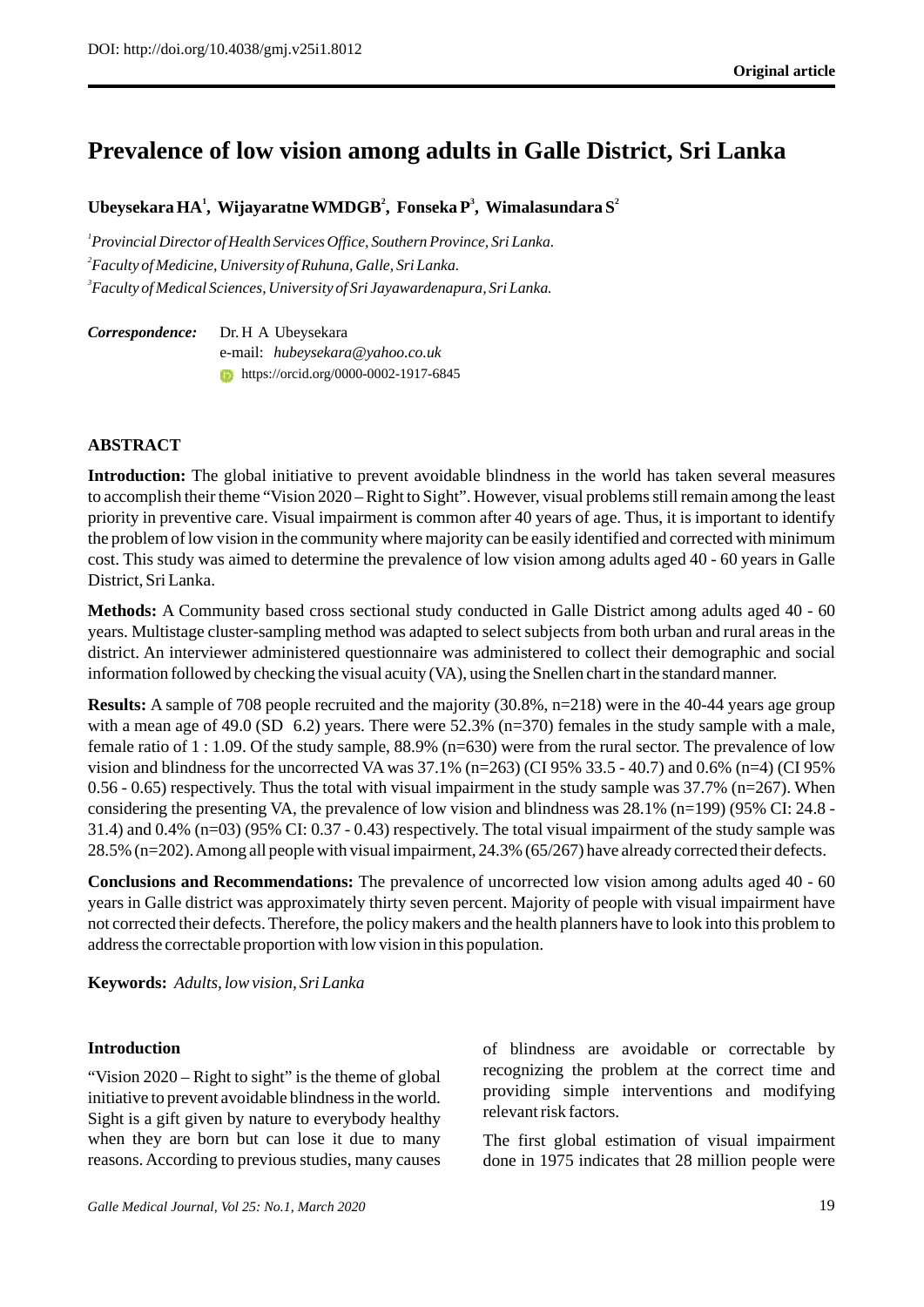blind. The estimates done in 1996 reveal that there were 45 million people who were blind and another 135 million with low vision. Among those who were blind, 60% were due to refractive errors and cataract. When these data are projected to the 2020 world population, it has been estimated that this will be doubled in 2020. Out of all treatable eye diseases and treatable causes of blindness, it has been estimated that 75% of all blindness in the world could have been prevented .

Sri Lanka is lacking data regarding the magnitude of visual problems in the community except for a few individual studies conducted on this. The census population and housing survey conducted by the Department of Census and Statistics, Sri Lanka have looked into disabilities in seeing as self-reported by participants. It reports that 41.0 per 10,000 population in Sri Lanka have some sort of disability either due to total blindness, blindness in one eye or due to weak vision. Out of the total male population, 46.6 per 10,000 and out of the total female population 48.7 per 10,000 are having difficulty in seeing. Galle District Department of Census and Statistics reports that 47.7 per 10,000 population in Galle district have difficulty in seeing. The prevalence of blindness in Sri Lanka was nearly 0.5% according to the survey conducted by Eye Care Sri Lanka in 20 districts. They have found that 66% of total blindness was due to cataract .

First national Steering Committee for the Prevention and Control of Blindness in Sri Lanka was established in year 2001 following the launching of "Vision 2020 – Right to Sight" global programme. The national eye care plan was laid down in 2004 in line with vision 2020 priorities .

In Sri Lanka the data on low vision has not being reported and therefore not published in the Annual Health Bulletin. Some patients with these problems are managed at out-patient clinics and at private sector. These data are usually not recorded. It is important to identify the problem of low vision in the community, out of which refractive errors that can be corrected easily and cheaply. Knowing the magnitude of the problem will support the health planners and managers to launch their activities at grass root level to address the needy people in the community in order to achieve the goals of vision 2020. Therefore, this study was designed to determine the prevalence of low vision among adults aged 40 - 60 years in the Galle district.

# **Methods**

A community based cross sectional study was conducted in Galle District of Southern Province, Sri Lanka to determine the prevalence of low vision among adults aged 40 - 60 years in 2011. Galle District has a population of 990,487 belonging to a mixed ethnicity in a land area of  $1617 \text{ km}^2$ . Majority (87%), of the population reside in rural areas with urban to rural ratio of 1 **:** 8. Thirty four percent of population belongs to the age category of 40 - 60 years .

The sample size was calculated using formula  $[n = Z<sup>2</sup><sub>1+/2</sub> P(1-P)/d<sup>2</sup>]$  for the descriptive study. According to previous studies done in the Galle district, the prevalence of low vision was 28.8%. Therefore, a prevalence of 30% was used as the anticipated population proportion of low vision in this study. Z score of 1.96 corresponding to an alpha error of 5%, P value of 0.3 and absolute precision (d) of 0.05 considered.

Since cluster-sampling method was adapted the calculated sample size (n=323) was multiplied by the design effect to overcome effects of clustering. This is usually estimated using the results of previous studies of similar design and subjects. Due to the unavailability of previous information about the degree of homogeneity the design effect was taken as two. Further, to compensate for dropout rate another 10% was added to the sample . Accordingly, the total sample size was 711. Since data was collected from 36 equal clusters (20 study subjects from each cluster) the recapitulated final sample size was 720.

Adults between 40 - 60 years who have been residing in the Galle district for a continuous period of three months or more from the date of data collection were included into the study from the selected households. If a single house had more than one family, all families were included into the study and all eligible individuals in a single household were included. Any person who was found to be bed bound among those who fulfilled criteria given under the inclusion criteria was excluded as it was difficult to measure the visual acuity (VA) in them.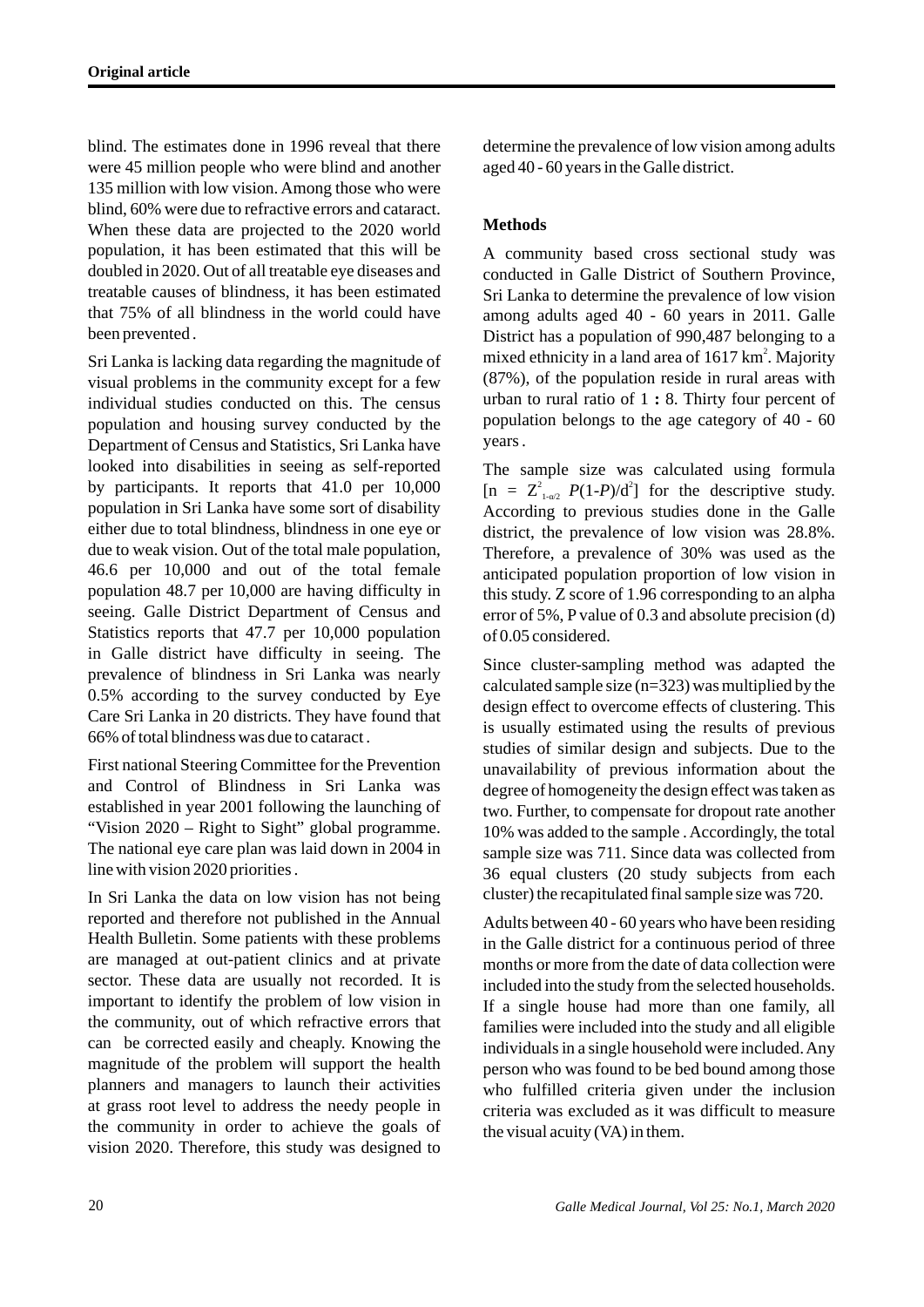To ensure the proportional representation of the urban and rural subjects in the sample, selection of 36 clusters was done at the level of Grama Niladari (GN) divisions located in both areas proportionate to the urban / rural population proportion in the Galle district. In the field, the starting point for recruitment of eligible subjects from a cluster was done by going to the office of the GN in the particular cluster and selecting the direction randomly. All households on either side of the road in that direction was screened for eligible individuals until the required sample size of 20 people were selected.

The principal investigator and six pre-intern medical officers as data collectors and the area GN comprised the field team. The data collectors were trained at the Community Ophthalmology Centre, Faculty of Medicine, University of Ruhuna by a Community Ophthalmologist to refresh their knowledge onVA checking, basic eye examination and on identification of cataract using torch light. Community Ophthalmologist rechecked fifty percent of the study subjects in the field to assess the reliability of field examination and diagnosis. Difficult cases were referred to the Community Ophthalmology Centre for specialist opinion and people with cataract were referred to the Teaching Hospital Karapitiya for necessary treatment.

After obtaining the informed consent an interviewer administered questionnaire was administered. Then the visual acuity was measured using the Snellen chart in the standard manner. Presenting VA was assessed using a standard Snellen chart of numbers (non-illuminating type) at 6 meters. For those who are illiterate tumbling E type of Snellen chart was used. Whenever possible the VA was assessed in good light, outdoors in a seated position. Each eye was tested while the opposite eye was covered. Person was asked to read from top line first and then the next line below. Once a person has started a line, he or she should finish by guessing at all 5 letters on that line. Once at least three letters are missed on a line and all letters on that line have been attempted, then the person has completed that VAmeasure.

The study participants were grouped into four categories namely normal vision, mild visual defect, low vision and blind, according to their VA level in the better eye (Figure 1), and the VA was measured with and without correction. Following definitions used by World Health Organization were used in this study.



**Figure 1:** An outline of analysis of the study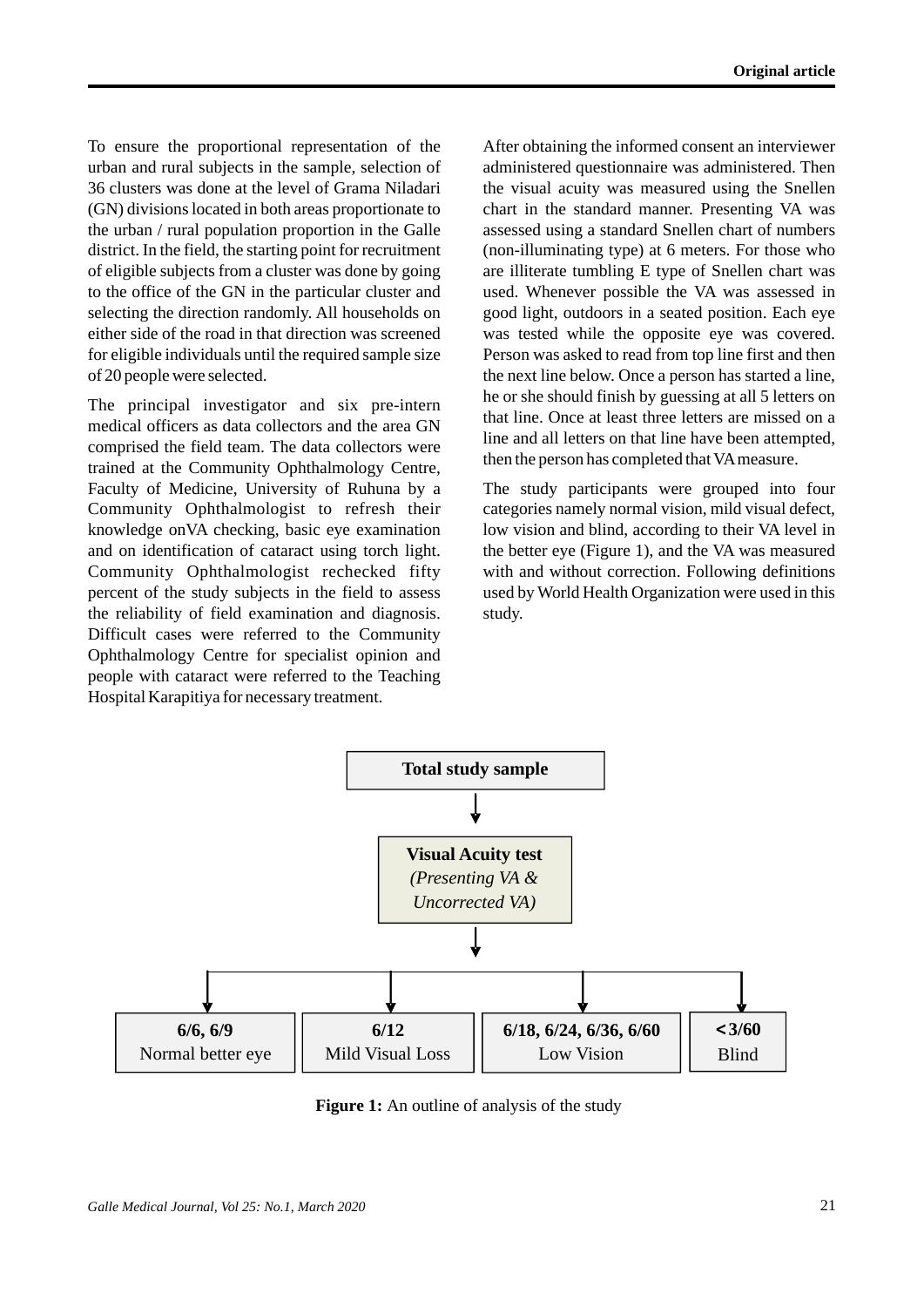# **Normal vision**

Normal vision has been defined as VA of more than 6/9 in better eye (i.e. 6/6 or 6/9 in the better eye).

# **Low vision**

Low vision has been defined as VAless than 6/18 and equal to or better than 3/60 in the better eye.

### **Visual impairment**

Visual impairment has been defined as VA of less than 6/18 in the better eye spanning the low vision and blindness categories as defined above.

# **Mild visual impairment**

The VA 6/12 in better eye was defined as mild visual impairment.

### **Blindness**

Blindness has been defined as VAof less than 3/60 in the better eye or inability to count fingers at a distance of 3 meters in the better eye with or without available means of correction (with spectacles when available).

# **Uncorrected VA**

VA measured without correction (presenting VA on those who are not wearing spectacles and VAwithout spectacles in those who were wearing spectacles or contact lenses).

# **Presenting VA**

VA measured with spectacles in those who are wearing spectacles or contact lenses (may not be the best corrected VA) and VA without spectacles in those who are not wearing spectacles or contact lenses.

Statistical analysis was done using Epi Info (TM) 3.4.3 database and statistics software for public health professionals from the Centers for Disease Control and Prevention and the SPSS 15.0 software.

Ethical approval was obtained from the Ethics Review Committee, Faculty of Medicine, Galle. Permission was obtained from the relevant administrative and health authorities. Informed consent obtained from all participants and were given the option to withdraw from the study at any time. The obtained data was handled as grouped data preserving the confidentiality.

# **Results**

The study sample enrolled was 708 persons aged 40 - 60 years, which is within the sample size calculated with non-responders. All subjects gave their consent to participate in the study and the non-response rate was nil.

The distribution of basic demographic characteri- -stics of the respondents is presented in Table 1. When comparing the study sample with Galle District census and population statistics, a significant deference in the distribution were found between age groups  $(p<0.01)$  and ethnicity  $(p<0.01)$ of the study sample and Galle District population. This may be due to extraction of district statistics from 2001 demographic survey on population and housing, after which age group of cohorts may have been shifted. Also, the difference in ethnicity may be due to clustering of religious and other ethnic groups in the normal geographical distribution.

Of the 708 individuals who participated, 338 were males. Majority belonged to the age group 0f 40 - 44 years and 88.4% (n=626) of the sample were married.

Among study participants 40.4% (n=286) had a monthly household income between  $>$  Rs. 5,000 to 10,000 rupees while 12.7% (n=90) had a monthly income  $>$  Rs. 20,000. Mean monthly income was Rs. 13,516.95 (SD 8729.33) while the range was 2,500 – 75,000 rupees.

The social class of study subjects was calculated according to the social class categorization given by Barker and Hall. According to this 33.3% (n=236) were in Social Class III, 25.9% (n=183) in Social Class V, 22.7% (n=161) in Social Class IV and approximately 17.0% (n=123) in Social Class II. Among males 71.4% (n=241) and among females 64.0% (n=237) had an education level equal to or greater than General Certificate Examination-Ordinary Level [GCE (O/L)].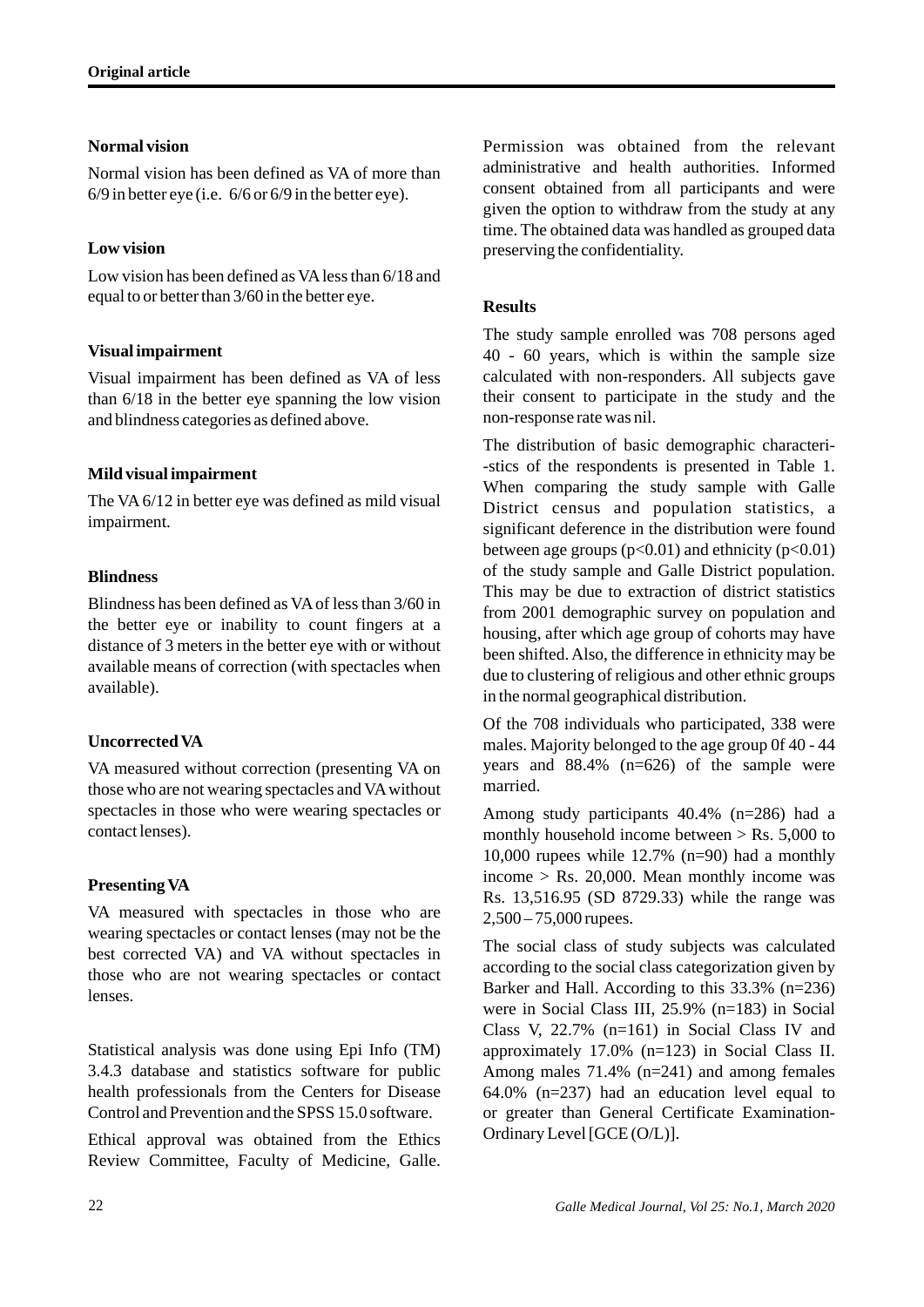| <b>Characteristics</b>                                                            | <b>Study</b> |               | <b>Adult Group Population</b><br>in the District* |               |  |  |  |
|-----------------------------------------------------------------------------------|--------------|---------------|---------------------------------------------------|---------------|--|--|--|
|                                                                                   | No.          | $\frac{0}{0}$ | No.                                               | $\frac{0}{0}$ |  |  |  |
| Age in years                                                                      |              |               |                                                   |               |  |  |  |
| $40 - 44$                                                                         | 218          | 30.8          | 64,868                                            | 29.8          |  |  |  |
| $45 - 49$                                                                         | 163          | 23.0          | 57,076                                            | 26.2          |  |  |  |
| $50 - 54$                                                                         | 152          | 21.5          | 53,033                                            | 24.4          |  |  |  |
| ± 55                                                                              | 175          | 24.7          | 42,725                                            | 19.6          |  |  |  |
| <b>Total</b>                                                                      | 708          | 100.0         | 217,702                                           | 100.0         |  |  |  |
| Mean age $\pm SD = 49.0 + 6.2$ years, Median = 48 in years, Min/Max = 40/60 years |              |               |                                                   |               |  |  |  |
| <b>Sex</b>                                                                        |              |               |                                                   |               |  |  |  |
| Male                                                                              | 338          | 47.7          | 103,094                                           | 47.4          |  |  |  |
| Female                                                                            | 370          | 52.3          | 114,608                                           | 52.6          |  |  |  |
| <b>Total</b>                                                                      | 708          | 100.0         | 217,702                                           | 100.0         |  |  |  |
| Area of residence/ Sector                                                         |              |               |                                                   |               |  |  |  |
| Urban                                                                             | 78           | 11.1          | 25,130                                            | 11.7          |  |  |  |
| Rural                                                                             | 630          | 88.9          | 188,504                                           | 88.2          |  |  |  |
| <b>Total</b>                                                                      | 708          | 100.0         | $213,634$ **                                      | 100.0         |  |  |  |
| <b>Ethnicity</b>                                                                  |              |               |                                                   |               |  |  |  |
| Sinhalese                                                                         | 689          | 97.3          | 206,991                                           | 95.2          |  |  |  |
| Tamil                                                                             | 3            | 0.4           | 3,942                                             | 1.8           |  |  |  |
| Moor and other                                                                    | 16           | 2.3           | 6,571                                             | 3.0           |  |  |  |
| <b>Total</b>                                                                      | 708          | 100.0         | 217,504                                           | 100.0         |  |  |  |
| <b>Religion</b>                                                                   |              |               |                                                   |               |  |  |  |
| <b>Buddhist</b>                                                                   | 686          | 96.9          | 206,240                                           | 94.8          |  |  |  |
| Hindu                                                                             | 3            | 0.4           | 2,954                                             | 1.4           |  |  |  |
| Islam                                                                             | 16           | 2.3           | 6,697                                             | 3.0           |  |  |  |
| Roman Catholic/                                                                   | 3            | 0.4           | 1,811                                             | 0.8           |  |  |  |
| Christian & other                                                                 |              |               |                                                   |               |  |  |  |
| <b>Total</b>                                                                      | 708          | 100.0         | 217,702                                           | 100.0         |  |  |  |

**Table 1:** Distribution of demographic and socio-economic characteristics

*NS = Not significant*

\**Dept. of Census & statistics (Census of population & housing) 2001- Galle district*

 *\*\* Excluding the estate population*

#### **Visual acuity in the study sample**

Out of the total study sample of 708 people, 12.1% (n=86) were using spectacles or contact lenses at the time of enrollment.

The distribution of uncorrected VA and the presenting VA of the study subjects are shown in tables 2 and 3 respectively. The prevalence of low vision and blindness of the above two groups are shown in the table 4. The prevalence of low vision in the uncorrected and presenting subjects was 37.1% and 28.1% respectively. The percentage of subjects with visual impairment was 28.5% (202/708) at the presentation and 37.7% (267/708) when uncorrected indicating that only 24.3% (65/267) people with visual impairment had already corrected their defects at the time of the study.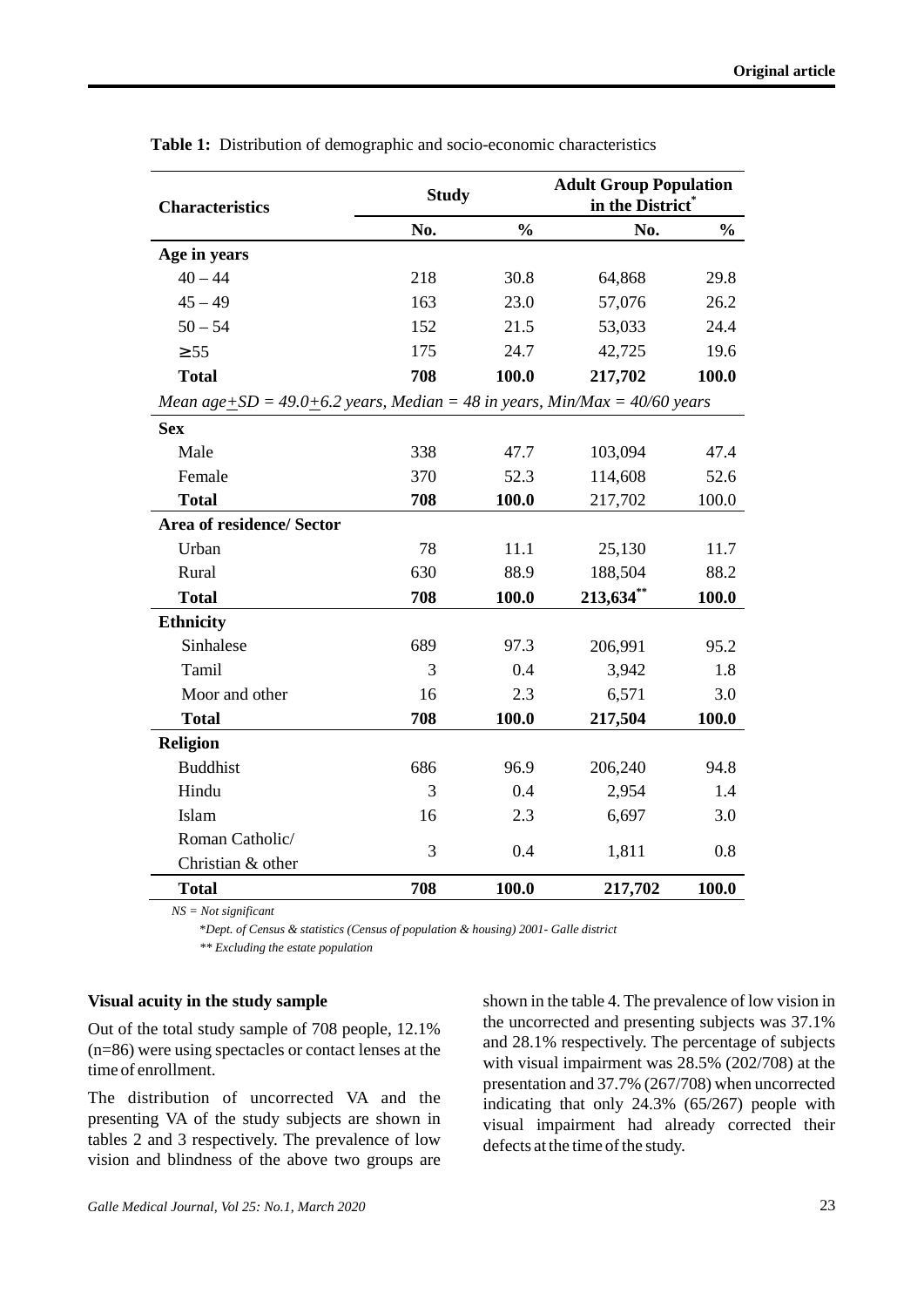| Uncorrected          |     | <b>Right</b> eye |     | Left eye      |                | <b>Both eyes</b> |     | <b>Better eye</b> |  |
|----------------------|-----|------------------|-----|---------------|----------------|------------------|-----|-------------------|--|
| <b>Visual acuity</b> | No. | $\frac{0}{0}$    | No. | $\frac{0}{0}$ | No.            | $\frac{0}{0}$    | No. | $\frac{0}{0}$     |  |
| 6/6, 6/9             | 355 | 50.1             | 363 | 51.3          | 333            | 68.9             | 384 | 55.6              |  |
| 6/12                 | 49  | 6.9              | 44  | 6.2           | 19             | 3.9              | 57  | 8.6               |  |
| 6/18                 | 73  | 10.3             | 81  | 11.4          | 32             | 6.6              | 85  | 10.6              |  |
| 6/24                 | 90  | 12.7             | 92  | 13.0          | 39             | 8.1              | 88  | 11.9              |  |
| 6/36                 | 64  | 9.0              | 55  | 7.8           | 17             | 3.5              | 45  | 6.4               |  |
| 6/60                 | 67  | 9.5              | 63  | 8.9           | 39             | 8.1              | 45  | 6.4               |  |
| < 3/60               | 10  | 1.4              | 10  | 1.4           | $\overline{4}$ | 0.8              | 4   | 0.6               |  |
| <b>Total</b>         | 708 | 100.0            | 708 | 100.0         | 483            | $100.0^{**}$     | 708 | 100.0             |  |

Table 2: Distribution of uncorrected visual acuity

*\* Subjects with different VA in both eyes (225) were not included.*

*\*\* Percentages may not sum to 100% due to rounding error.*

| <b>Presenting</b><br><b>Visual acuity</b> | <b>Right</b> eye |               | Left eye |               | <b>Both eyes</b> |               | <b>Better</b> eye |               |
|-------------------------------------------|------------------|---------------|----------|---------------|------------------|---------------|-------------------|---------------|
|                                           | No.              | $\frac{0}{0}$ | No.      | $\frac{0}{0}$ | No.              | $\frac{0}{0}$ | No.               | $\frac{0}{0}$ |
| $6/6$ , $6/9$                             | 415              | 58.6          | 415      | 58.6          | 386              | 74.5          | 443               | 62.6          |
| 6/12                                      | 49               | 6.9           | 56       | 7.9           | 24               | 4.6           | 63                | 8.9           |
| 6/18                                      | 69               | 9.7           | 71       | 10.0          | 29               | 5.6           | 70                | 9.9           |
| 6/24                                      | 76               | 10.7          | 73       | 10.3          | 37               | 7.1           | 66                | 9.3           |
| 6/36                                      | 44               | 6.2           | 36       | 5.1           | 11               | 2.1           | 29                | 4.1           |
| 6/60                                      | 46               | 6.5           | 48       | 6.8           | 28               | 5.4           | 34                | 4.8           |
| < 3/60                                    | 9                | 1.3           | 9        | 1.3           | 3                | 0.6           | 3                 | 0.4           |
| <b>Total</b>                              | 708              | 100.0         | 708      | 100.0         | 518              | $100.0^{**}$  | 708               | 100.0         |

Table 3: Distribution of presenting (corrected) visual acuity

*\* Subjects with different VA in both eyes (190) were not included.*

*\*\* Percentages may not sum to 100% due to rounding error.*

**Table 4:** Prevalence of categories of vision according to uncorrected VA and presenting VA

|                    | <b>Uncorrected Visual Acuity</b> |               |                | <b>Presenting Visual Acuity</b> |               |                          |  |
|--------------------|----------------------------------|---------------|----------------|---------------------------------|---------------|--------------------------|--|
|                    | No.                              | $\frac{0}{0}$ | CI             | No.                             | $\frac{0}{0}$ | CI                       |  |
| Mild visual defect | 57                               | 8.1           | $7.52 - 8.71*$ | 63                              | 8.9           | $8.3 - 9.6*$             |  |
| Low vision         | 263                              | 37.1          | $33.5 - 40.7$  | 199                             |               | $28.1 \quad 24.8 - 31.4$ |  |
| <b>Blind</b>       | $\overline{4}$                   | 0.6           | $0.56 - 0.65*$ | 3                               | 0.4           | $0.37, 0.43*$            |  |
| Normal             | 384                              | 54.2          |                | 443                             | 62.6          |                          |  |
| <b>Total</b>       | 708                              | 100.0         |                | 708                             | 100.0         |                          |  |

 *\* confidence interval for exact probability test was used*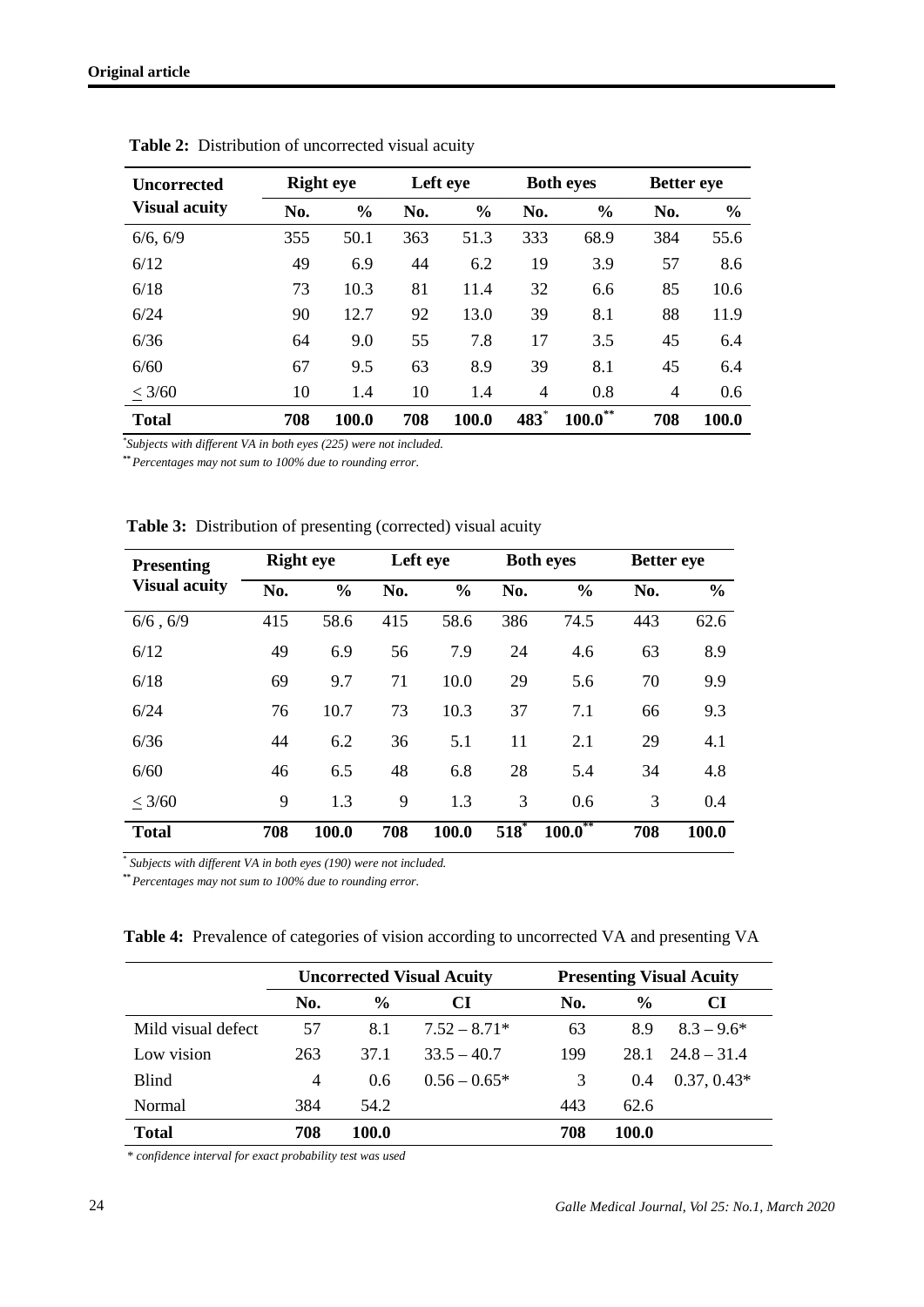#### **Discussion**

The magnitude of the problem of low vision has not been studied properly until the vision 2020 global initiative in 1999. The under estimation of actual situation may be due to the different definitions used in interpreting results (12). The best corrected VA in better eye as in the International Statistical Classification of Diseases (ICD) has been used to define visual impairment, low vision and blindness in many of the studies which sparse the actual number with disease (13). Therefore, the real magnitude of the visual impairment should be more than the above in reality.

This study was conducted in the age group of 40 - 60 years because visual impairment is more prevalent in this age group. The effect on occupation, household activities and on the productivity of the country is high in this age group. Other population based studies done in the world have also targeted the age group above 40 years (14). The distribution of age, sex, ethnicity and the place of residence (urban : rural) were closely represented in the study sample and the Galle district target population ensuring the accurate representativeness of the sample.

Visual acuity is the measure of resolving power of the eye, i.e. the ability to distinguish details and the shape of objects. It is the primary measure of visual function in both research and clinical settings. In this study Snellen chart was used to check VA as it is commonly used in community based studies due to wide availability and familiar to data collectors. When classifying persons with visual loss, the definitions and cut offs of VA used by the different researchers were diverse. In this study VA was measured with and without correction and classified according to the Figure 1.

In the study population 55.6% of people were normal in their better eye without correction. When considering the presenting VA, 62.6% were normal in their better eye. Only 24.3% of people in the community with visual impairment have corrected their defects by the means of spectacles or contact lenses by the time of the study. Among the rest majority could improve their vision with an intervention. But some defects could not be totally corrected and they may remain as people with uncorrectable visual impairment.

The prevalence of low vision without correction (by spectacles or contact lenses) was 37.1% in this study. A previous study done in Sri Lanka in a population above 20 years of age, revealed prevalence of low vision as 16.6%. This difference may be due to age group variation since low vision is more common after 40 years of age (5).

In this study, when considering the presenting VA, the prevalence of low vision was 28.1%. But "The Kandy eye study" done in the central part of Sri Lanka found that the prevalence of uncorrected visual impairment among inhabitants equal to or more than 40 years of age was very low (5.9%) (16).

The prevalence of blindness without correction in this study was 0.6% which is comparable to findings of a previous study in Sri Lanka (0.5%) (5) and to that reported in Singapore (0.5%) (15). In the world population, 0.85% were blind  $( \leq 3/60)$  with the best corrected vision (17). The study conducted in Kandy, Sri Lanka found that the prevalence of blindness in population of above 40 years of age was 1.1% (95% CI 0.002-0.020) (16), while in the present study it was 0.4% when considering the presenting VA.

#### **Conclusions**

The prevalence rate of uncorrected low vision among adults aged 40 - 60 years in Galle district was approximately thirty seven percent. Only a quarter of of people in the community with visual impairment have corrected their defects. Among the rest majority could improve their vision with an intervention.

#### **Recommendations**

Similar studies are recommended in other parts of the country to study the magnitude of the problem and to utilize this data in planning and implementation of eye care services in the country. Detection and correction of visual defects should be done at grass root level via low vision clinics conducted at MOH level. Also people should be motivated to attend services by increasing awareness of gravity of the problem.